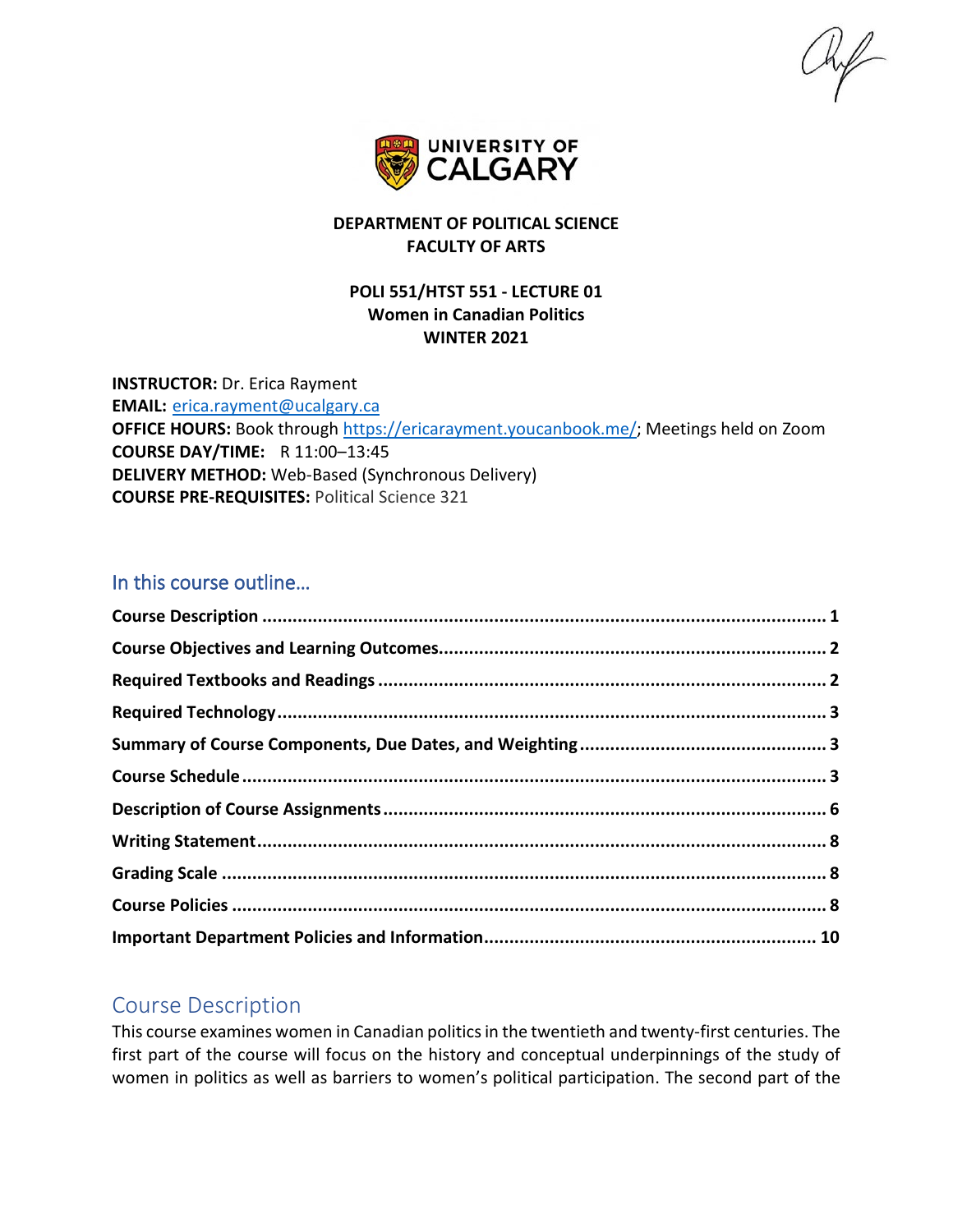course will examine the impact of women in Canadian politics and consider in closer detail several policy issues that are important for gender equality.

The course is an advanced reading- and discussion-intensive seminar that will be delivered through weekly synchronous Zoom sessions. Participation in class discussions is an essential part of the learning process in this course. Students are therefore expected to attend the weekly sessions having done the readings and prepared to engage with their content.

# <span id="page-1-0"></span>Course Objectives and Learning Outcomes

This course is designed to:

- Familiarize students with the status, impact, and policy concerns of women in Canadian politics over the past century;
- Equip students with the skills and knowledge to engage critically and in discussions and debates about the relationship between gender and politics in Canada; and
- Help students develop and practice their skills and confidence as researchers, writers, and oral communicators.

By the end of this course, students will be able to:

- Understand and apply key concepts, policies and events relevant to the study of women, gender and politics in Canada;
- Apply a gendered lens to current and historical issues and events in Canadian politics;
- Identify and explain how gender influences Canadian political institutions and outcomes;
- Identify a clear research question and develop and execute a research design appropriate to addressing that question;
- Gather, synthesize, evaluate, and analyze information and evidence;
- Advance persuasive, evidence-based arguments through clear and concise writing and through oral presentation.

# <span id="page-1-1"></span>Required Textbooks and Readings

There is one required textbook for this course. It is available for purchase as a hard copy or as an e-book through the University of Calgary Bookstore:

• Newman, Jacquetta, Linda A. White and Tammy Findlay. 2020. *Women, Politics & Public Policy: The Political Struggles of Canadian Women (Third Edition).* Toronto: Oxford University Press.

All other readings will be available through the University of Calgary library or the course website.

Please note that the instructor may make minor modifications to the assigned course readings to respond to current issues or emerging scholarship. Any changes to the schedule of assigned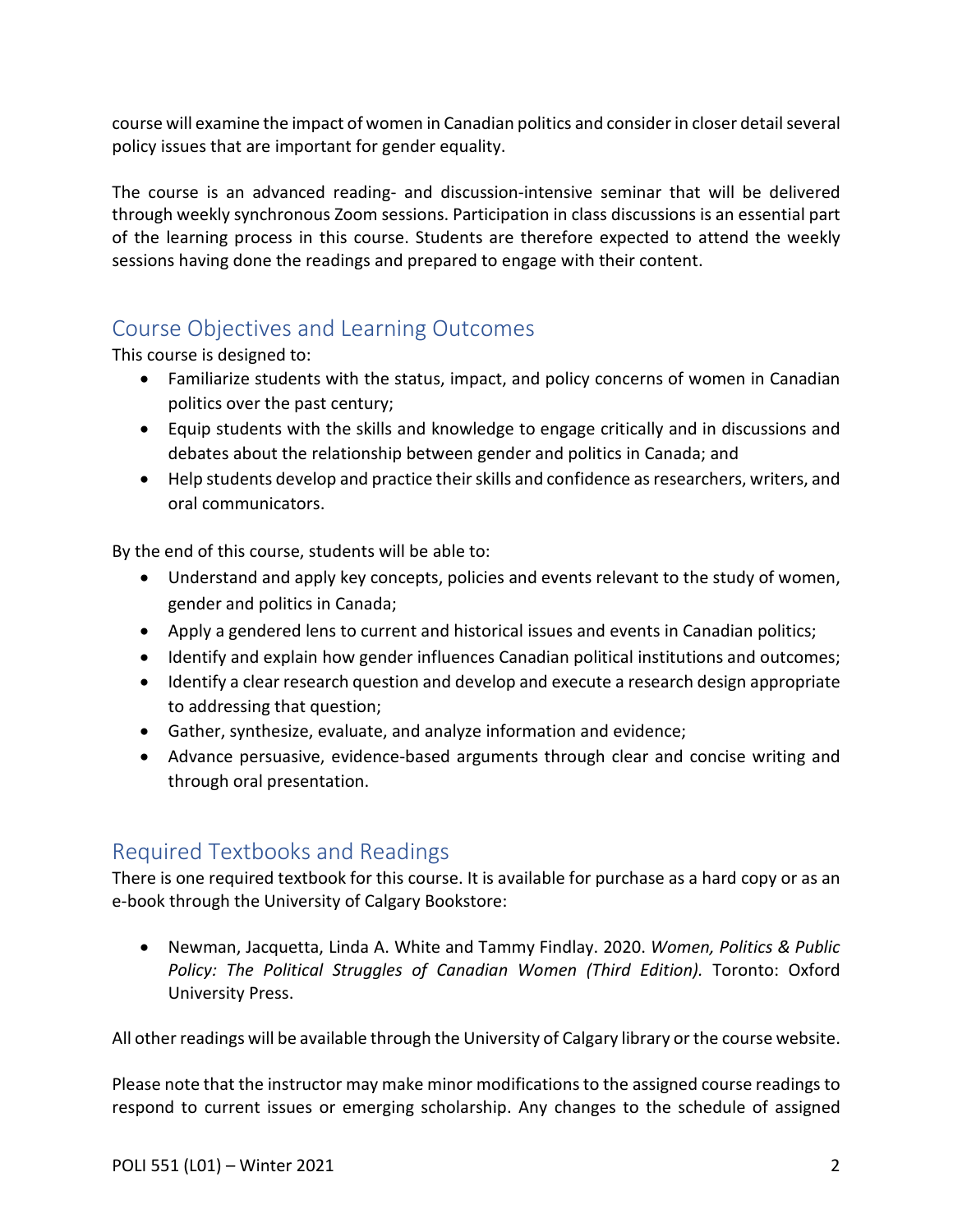readings will be announced on the course website. **If there is a discrepancy between the assigned readings listed in the syllabus and the readings listed on the course website, please treat the course website as authoritative.**

# <span id="page-2-0"></span>Required Technology

Students in this course are required to have a computer with an internet connection and audio/video capability (web camera, microphone, speakers). Course content will be made available through D2L and synchronous sessions – including student presentations – will be delivered through Zoom.

| Assessment              | Due Date            | Weighting |
|-------------------------|---------------------|-----------|
| Participation           | Ongoing             | 20%       |
| <b>Discussion Posts</b> | Ongoing, by April 1 | 10%       |
| Paper Proposal          | February 12         | 20%       |
| Presentation            | April 1 or April 8  | 15%       |
| Final Research Paper    | April 15            | 35%       |

# <span id="page-2-1"></span>Summary of Course Components, Due Dates, and Weighting

**NOTE: All course assignments** *must* **be submitted electronically through the course website. Assignments must be submitted by 11:59 p.m. on the due date to avoid late penalties.** If a student misses a required course component, they must contact the instructor as soon as possible.

# <span id="page-2-2"></span>Course Schedule

Please note that the schedule below is tentative and may change as the need arises. Any changes to this schedule will be announced on the course website. If there is a discrepancy between the schedule and/or assigned readings listed in the syllabus and the schedule and/or assigned readings listed on the course website, please treat the course website as authoritative.

## **Week 1 (Jan 14): Introduction/Welcome**

- Review the course outline.
- Newman, White and Findlay: Chapter 1.

## **Week 2 (Jan 21): Women's Struggle for Political Rights in Canada**

- Newman, White and Findlay: Chapter 4.
- Janovicek, Nancy and Melanee Thomas. 2019. "Canada: Uneven paths to suffrage and women's electoral participation." In Susan Franceschet, Mona Lena Krook and Netina Tan, eds. *The Palgrave Handbook of Women's Political Rights*. London: Palgrave Macmillan.
- Bashevkin, Sylvia. 1993. *Toeing the lines: Women and party politics in English Canada*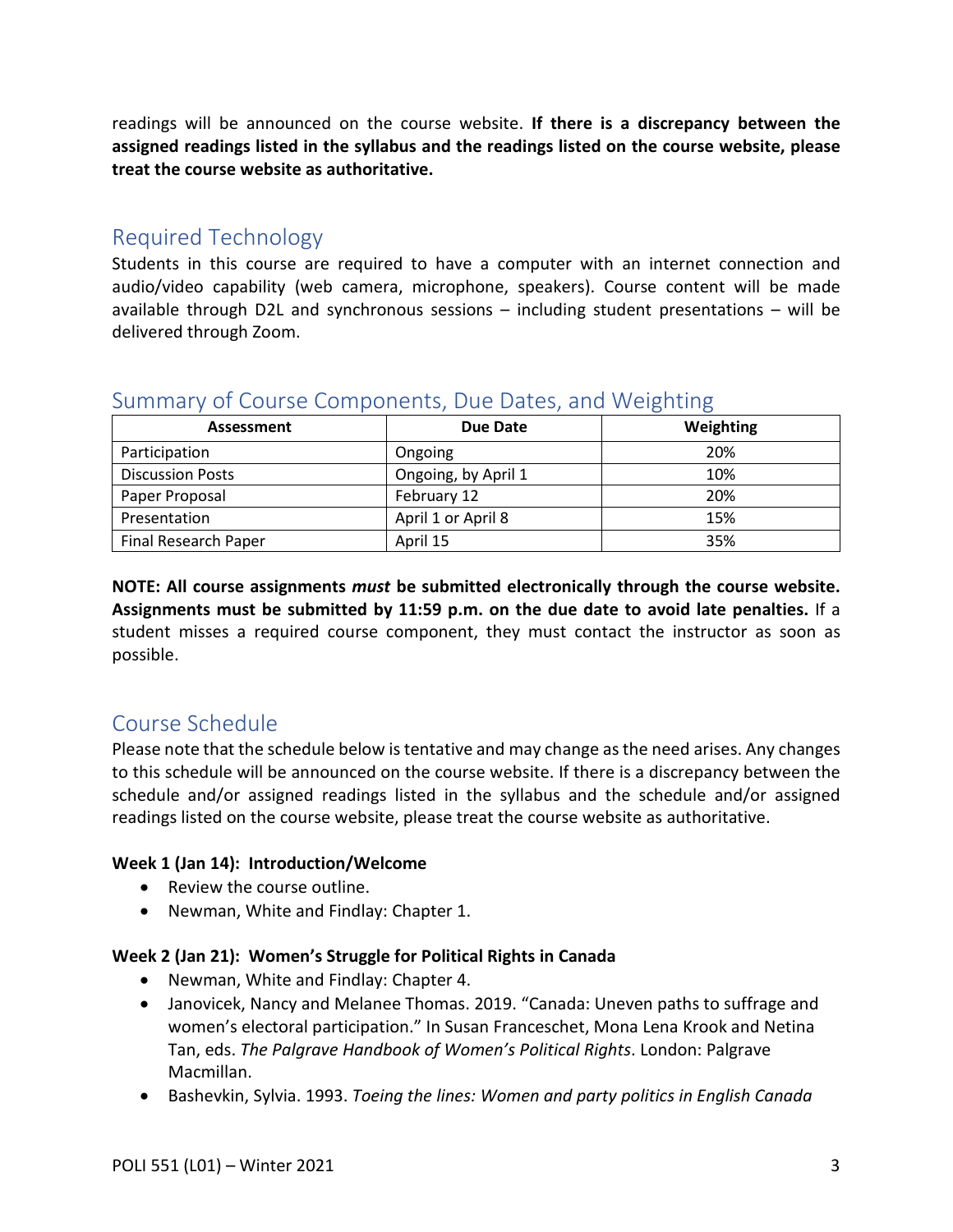*(Second Edition)*. Toronto: Oxford University Press. Chapter 1.

## **Week 3 (Jan 28): Gender and the Study of Politics**

- Jill Vickers. 1997. *Reinventing Political Science: A Feminist Approach*. Halifax: Fernwood. Chapters 1 and 3.
- Mary Hawkesworth. 2016. *Embodied Power: Demystifying Disembodied Politics*. London: Routledge. Chapters 1 and 2.
- Collins, Patricia Hill. 2015. "Intersectionality's Definitional Dilemmas." *Annual Review of Sociology* 41: 1-20

## **Week 4 (Feb 4): Barriers to Women's Participation in Electoral Politics I**

- Newman, White and Findlay: Chapter 6.
- Alice H. Eagly and Steven J. Karau. 2002. "Role Congruity Theory of Prejudice Toward Female Leaders." *Psychological Review* 109 (3): 573-598.
- Laurie A. Rudman and Julie E. Phelan. 2008. "Backlash Effects for Disconfirming Gender Stereotypes in Organizations." *Research in Organizational Behaviour.* 28: 61-79.
- Leonie Huddy and Nayda Terkildsen. 1993. "The Consequences of Gender Stereotypes for Women Candidates at Different Levels and Types of Office." *Political Research Quarterly* 46 (3): 503-25.

## **Week 5 (Feb 11): Barriers to Women's Participation in Electoral Politics II**

- Melanee Thomas and Marc André Bodet. 2013. "Sacrificial Lambs, Women Candidates and District Competitiveness in Canada." *Electoral Studies*. 32 (1): 153-166
- Cross, William and Scott Prusyers 2019. "The Local Determinants of Representation: Party Constituency Associations, Candidate Nomination and Gender." *Canadian Journal of Political Science* 52 (3): 557 – 574.
- André Blais, Semra Sevi and Vincent Arel-Bundock. 2018. "Do women get fewer votes? No." *Canadian Journal of Political Science*. 52 (1): 201-210.

## **Week 6 (Feb 18): No classes – Reading Week**

## **Week 7 (Feb 25): Women and Public Policy**

- Newman, White and Findlay: Chapter 5.
- Young, Lisa. 2003. "Can Feminists Transform Party Politics? The Canadian Experience." In Manon Tremblay and Linda Trimble, eds., *Women and Electoral Politics in Canada*. Toronto: Oxford University Press, pp. 76-91.
- Byrne, Lesley. 2009. "Making a difference when the doors are open: Women in the Ontario NDP Cabinet, 1990-95." In Sylvia B. Bashevkin, ed., *Opening doors wider: Women's political engagement in Canada*. Vancouver: UBC Press.
- Louise Chappell. 2002. "The 'Femocrat' Strategy: Expanding the Repertoire of Feminist Activists." *Parliamentary Affairs* 55 (1): 85–98.
- Francesca Scala and Stephanie Paterson. 2017. "Gendering Public Policy or Rationalizing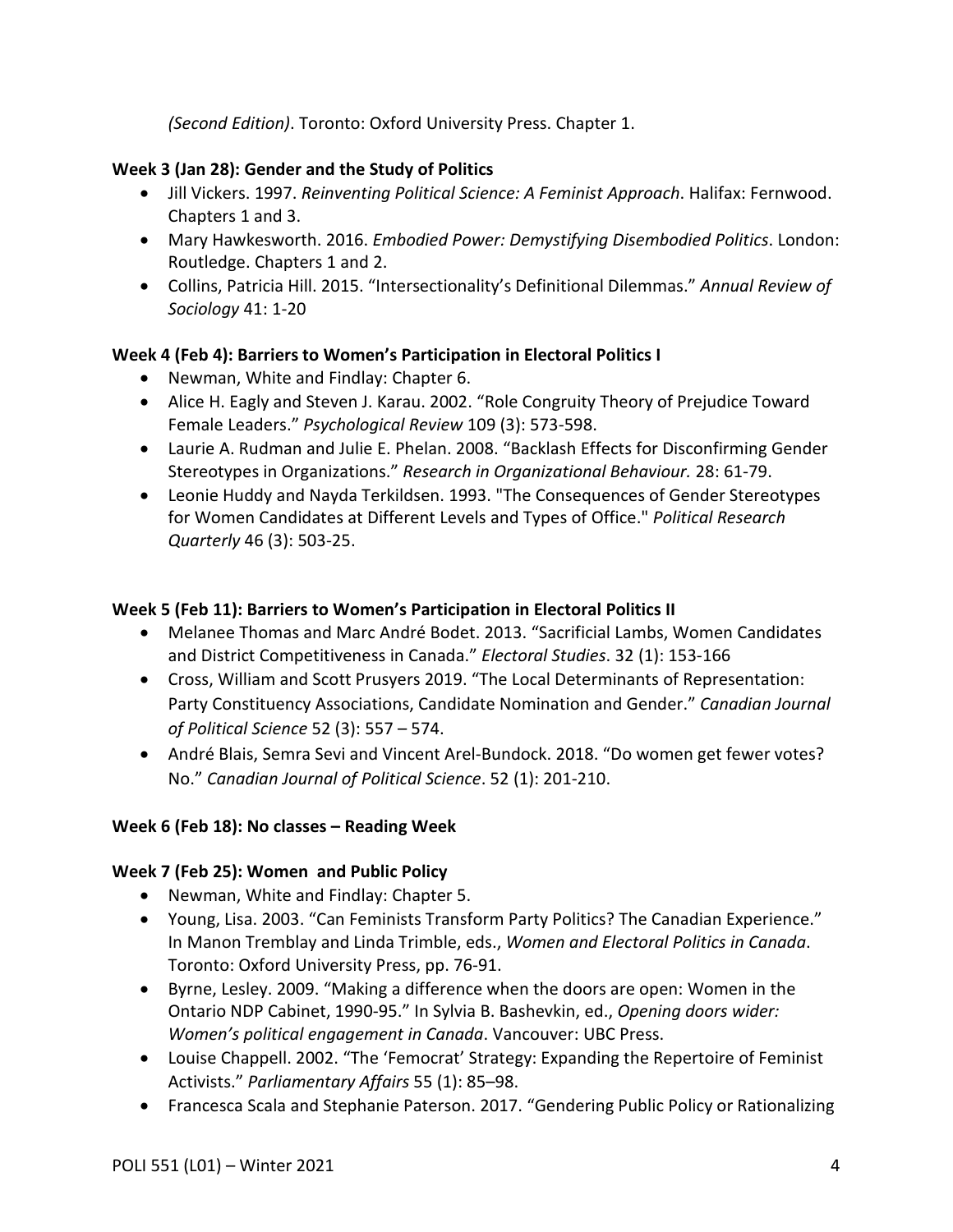Gender? Strategic Interventions and GBA+ Practice in Canada." *Canadian Journal of Political Science* 50 (2): 427-442

## Optional:

• *Report of the Royal Commission on the Status of Women*. 1970. [Read "Foreword," "Criteria & Principles," "Chapter 1: Women and Canadian Society," and "Chapter 7: Participation of Women in Public Life"]. [http://epe.lac-bac.gc.ca/100/200/301/pco](http://epe.lac-bac.gc.ca/100/200/301/pco-bcp/commissions-ef/bird1970-eng/bird1970-eng.htm)[bcp/commissions-ef/bird1970-eng/bird1970-eng.htm](http://epe.lac-bac.gc.ca/100/200/301/pco-bcp/commissions-ef/bird1970-eng/bird1970-eng.htm) 

## **Week 8 (Mar 4): Women and Work I – Employment and Pay Equity**

- Newman, White and Findlay: Chapter 9 and Chapter 10 (pp. 293-309).
- Annis May Timpson. 2001. *Driven Apart: Women's Employment Equality and Child Care in Canadian Public Policy*. Vancouver: UBC Press. Chapters 1 and 10.
- Agocs, Carol. 2014. "Introduction: Perspectives on employment equity in Canada," in *Employment equity in Canada: The legacy of the Abella Report*. Toronto: University of Toronto Press.
- McDermott, Patricia. 1996. "Pay and employment equity: Why separate policies?" in Janine Brodie, ed. *Women and Canadian Public Policy.* Toronto: Harcourt Brace.
- Catherine McIntyre. 2018. "Why do men make more money than women?" *Maclean's*. February 8. [https://www.macleans.ca/society/why-do-men-make-more-money-than](https://www.macleans.ca/society/why-do-men-make-more-money-than-women/)[women/](https://www.macleans.ca/society/why-do-men-make-more-money-than-women/)

Optional:

- Howard Levitt. 2018. "There's only one main reason a wage gap exists. Call it motherhood." *Financial Post*. August 14. [https://business.financialpost.com/executive/careers/theres-only-one-main-reason-a](https://business.financialpost.com/executive/careers/theres-only-one-main-reason-a-wage-gap-exists-call-it-motherhood)[wage-gap-exists-call-it-motherhood](https://business.financialpost.com/executive/careers/theres-only-one-main-reason-a-wage-gap-exists-call-it-motherhood)
- Ontario. 2018. *Women's Economic Empowerment Strategy a Canadian First.*  [https://news.ontario.ca/en/release/48462/womens-economic-empowerment-strategy](https://news.ontario.ca/en/release/48462/womens-economic-empowerment-strategy-a-canadian-first)[a-canadian-first](https://news.ontario.ca/en/release/48462/womens-economic-empowerment-strategy-a-canadian-first)
- Ontario. 2016. *Final Report and Recommendations of the Gender Wage Gap Strategy Steering Committee.*  https://files.ontario.ca/7198 mol\_gwg\_finalreport\_eng\_wa\_08f\_v2\_1.pdf

## **Week 9 (Mar 11): Women and Work II – Parental Leave and Child Care**

- Newman, White and Findlay: Chapter 10 (pp. 309-324).
- Dobrowolsky, Alexandra and Jane Jenson. 2004. "Shifting Representations of Citizenship: Canadian Politics of 'Women' and 'Children'." *Social Politics* 11 (2): 154-80.
- Collier, Cheryl and Rianne Mahon. 2008. "One step forward, two steps back: Child care policy from Martin to Harper." In Allan M. Maslove, ed. *How Ottawa spends, 2008-2009: A more orderly federalism?* Montreal & Kingston: McGill-Queen's University Press
- Bezanson, Kate, Andrew Bevan and Monica Lysack and Kate Hammer. 2020. *From*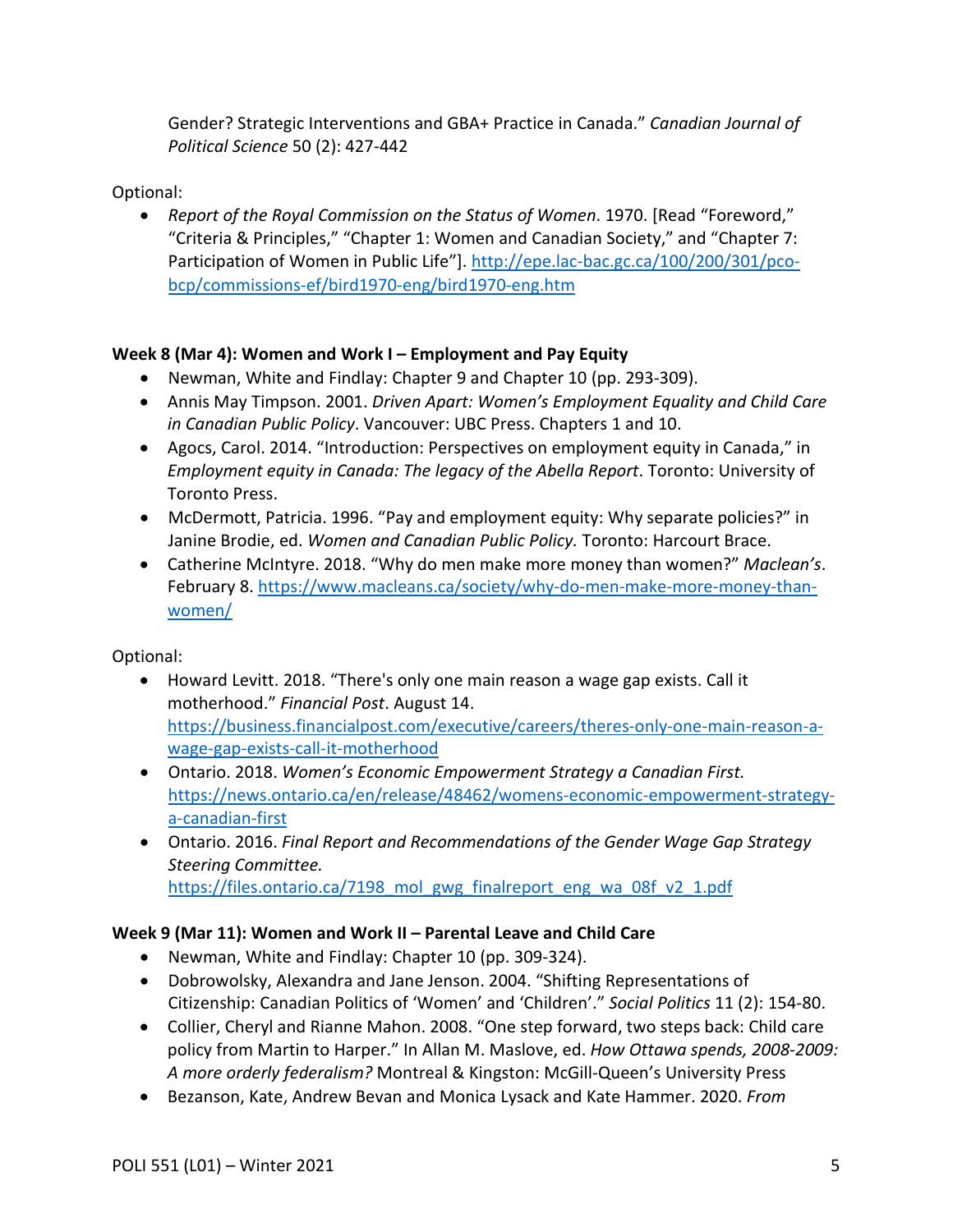*Stabilization to Stimulus and Beyond: A Roadmap to Social and Economic Recovery.* [https://drive.google.com/file/d/1jplKknjy9ON\\_ItnbEtQTxW602AKTIhqJ/view](https://drive.google.com/file/d/1jplKknjy9ON_ItnbEtQTxW602AKTIhqJ/view)

• Mayer, Molly and Céline Le Bourdais. 2019. "Sharing parental leave among dual earner couples in Canada: Does reserved paternity leave make a difference." *Population Research and Policy Review* 38: 215-239.

### Optional:

- Johan Bavman. 2019. "Swedish Dads." [Photo Essay] <http://www.johanbavman.se/swedish-dads/>
- Ivona Hideg. 2019. "New parental-leave benefit inches us ever closer toward gender equality." *The Globe and Mail*. March 29. [https://www.theglobeandmail.com/opinion/article-new-parental-leave-benefit-inches](https://www.theglobeandmail.com/opinion/article-new-parental-leave-benefit-inches-us-ever-closer-toward-gender/)[us-ever-closer-toward-gender/](https://www.theglobeandmail.com/opinion/article-new-parental-leave-benefit-inches-us-ever-closer-toward-gender/)

## **Week 10 (Mar 18) – Reproductive Rights**

- Newman, White and Findlay: Chapter 8.
- Haussman, Melissa. 2001. "Of rights and power: Canada's federal abortion policy 1969- 1991." In Dorothy McBride Stetson, ed. *Abortion politics, women's movements, and the democratic state: A comparative study of state feminism.* Oxford: Oxford University Press.
- Saurette, Paul and Kelly Gordon. 2013. Arguing Abortiong: The New Anti-Abortion Discourse in Canada. *Canadian Journal of Political Science* 46 (1): 157-185.
- Canadian Press. 2013. "Mulroney-era documents reveal struggle with abortion laws." *Canadian Broadcasting Corporation* (17 November). [https://www.cbc.ca/news/politics/mulroney-era-documents-reveal-struggle-with](https://www.cbc.ca/news/politics/mulroney-era-documents-reveal-struggle-with-abortion-laws-1.2430081)[abortion-laws-1.2430081](https://www.cbc.ca/news/politics/mulroney-era-documents-reveal-struggle-with-abortion-laws-1.2430081)

### **Week 11 (Mar 25): Indigenous Women in Canadian Politics**

• TBC – Watch D2L

**Week 12 (Apr 1): Student Presentations I**

**Week 13 (Apr 8): Student Presentations II**

# <span id="page-5-0"></span>Description of Course Assignments

### **Participation**

Attendance and participation in class discussions are an essential part of the learning process in this course. Students are expected to come to class every week having done the readings and prepared to discuss them. Students are encouraged to take notes when they read and to think about the connections between each week's readings and the broader course themes. Students should attend class with at least two critical questions for discussion based on these reflections.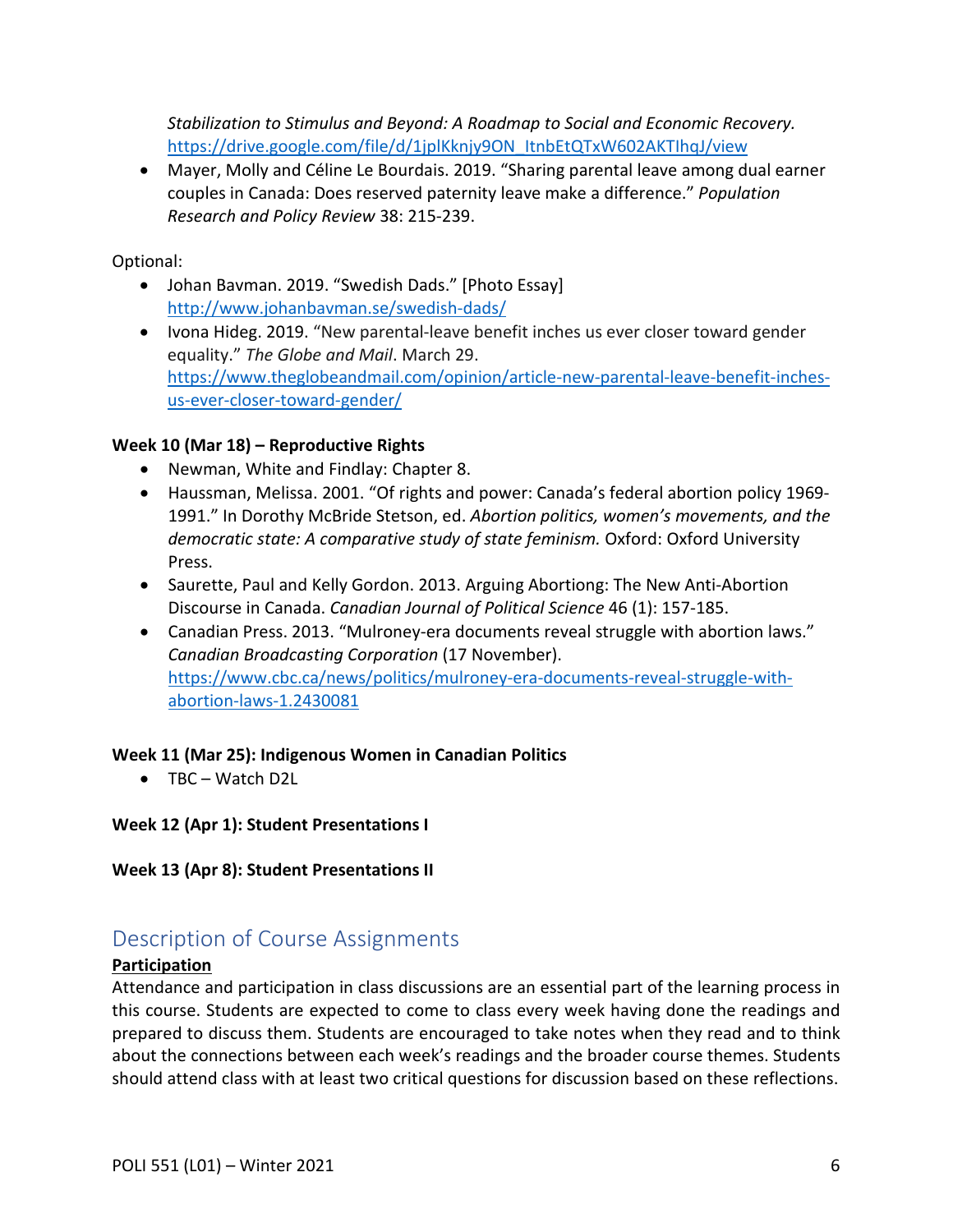Active participation includes being attentive to class discussion, raising thoughtful questions and comments in discussion, offering insight or analysis of the readings, bringing relevant news articles to the attention of the class, and drawing others into discussion.

### **Discussion Posts**

To encourage students to make connections between the concepts covered in class and current events in Canadian politics, students are asked to monitor the news and share news stories, reports, data, etc. related to the course themes using discussion boards on the course website.

Three (3) times throughout the semester, students are asked to post any of the following: a story from a reputable newspaper, a recently released government or non-governmental organization report, a newsworthy video, or a relevant social media thread. Posts should be accompanied by a 1-2 sentence summary of what the posted item is about and a 1-2 sentence explanation of how the posted item relates to the course topics and themes.

Students are encouraged to identify posts that are relevant to that week's topic and to speak to their posts in class discussions. All discussion posts must be submitted by April 1. **Students may submit a maximum of one discussion post for evaluation per week.** Plan the timing of your posts accordingly!

### **Research Paper Proposal**

The research paper offers students an opportunity to examine an aspect of women in Canadian politics in greater depth and to practice developing and executing an effective research design.

The assignment is broken down into several stages to encourage students to start thinking about their project early in the semester and to incorporate feedback from the first stage into the final version.

In the proposal students are asked to (1) identify the research question they plan to answer, (2) provide a preliminary review of the existing literature relevant to their question, and (3) provide an initial articulation of how they propose to answer the question (e.g. what sources will you examine, what methods of analysis will you use).

*Additional details about the research paper proposal will be posted on the course website and discussed in class.*

## **Research Paper Presentation**

In the last two weeks of class(April 1 and April 8), students will present their research and provide critical feedback to each other on their projects. Students are encouraged to share a draft of their paper to facilitate peer feedback.

Students will prepare a short presentation based on their research paper. Presentations should be structured and delivered as though they are being given at an academic conference. Students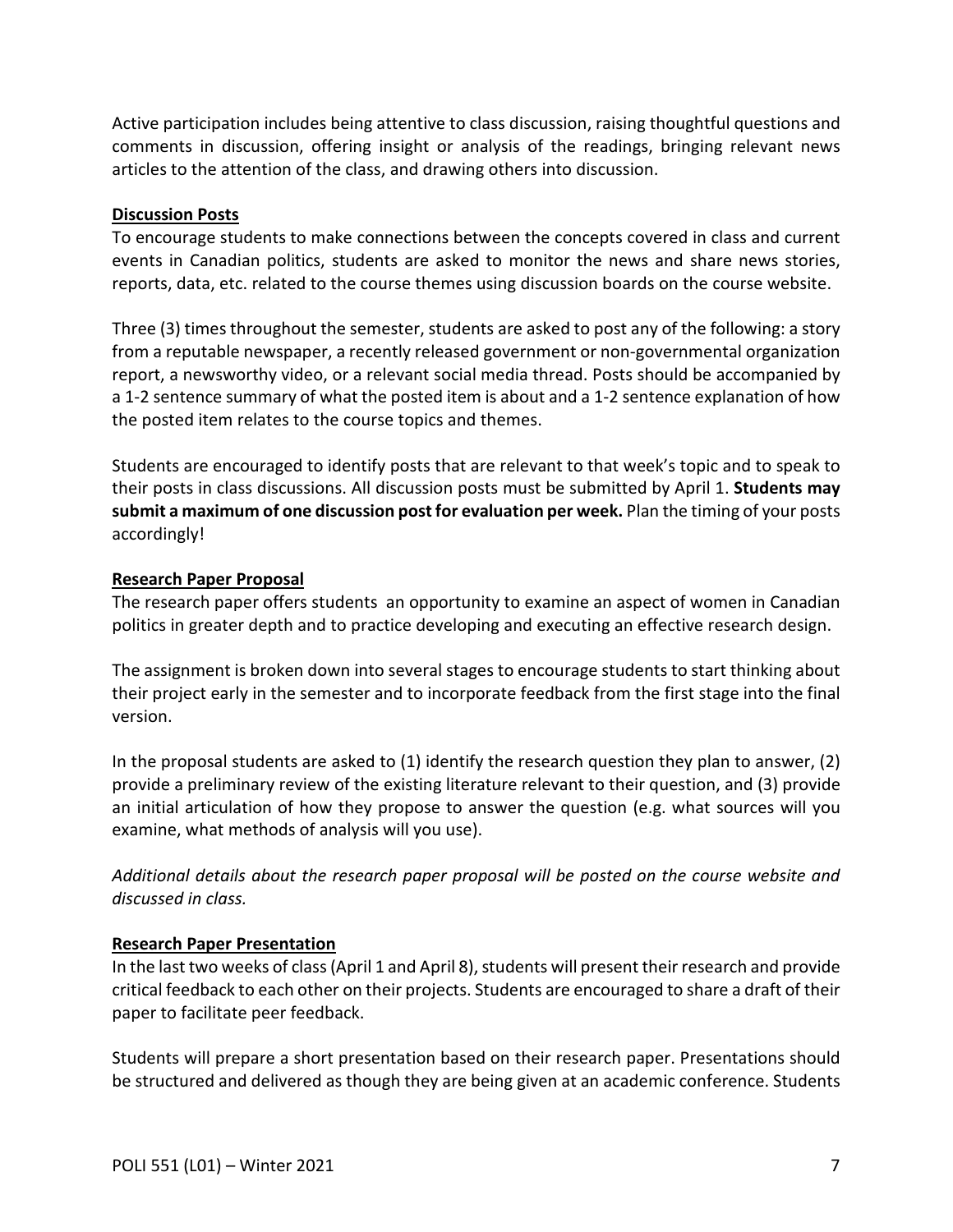will have the option to present "live" in class, or through a pre-recorded video presentation. The process for selecting an option will be discussed in class.

Students who present in Week 12 will be expected to provide feedback on the papers and presentations in Week 13 and vice versa. Students are expected to participate actively and constructively in the peer review process. Failure to do so will result in a penalty on a student's participation grade.

*Additional details about the research paper presentation will be posted on the course website and discussed in class.*

## **Research Paper**

The final research paper is due April 15. This version should address and incorporate feedback received through the proposal and presentation stages of the research paper process.

*Additional details about the research paper assignment will be posted on the course website and discussed in class.*

## <span id="page-7-0"></span>Writing Statement

Written assignments are often required in Political Science courses, and the quality of writing skills, including but not limited to such elements as grammar, punctuation, sentence structure, clarity, citation, and organization, will be taken into account in the determination of grades. Students are encouraged to make use of the services offered through Writing Support Services in the Student Success Centre by contacting them a[t http://www.ucalgary.ca/ssc/writing-support.](http://www.ucalgary.ca/ssc/writing-support)

| A+ (91-100) | $B+ (77-79)$  | $C+ (67-69)$  | $D+ (55-59)$ |
|-------------|---------------|---------------|--------------|
| A (85-90)   | B (73-76)     | $C(63-66)$    | $D(50-54)$   |
| A- (80-84)  | $B - (70-72)$ | $C - (60-62)$ | $F(0-49)$    |

## <span id="page-7-1"></span>Grading Scale

## <span id="page-7-2"></span>Course Policies

## **Course Communication**

Office hours are usually the best way to get an effective response from the instructor. Students can sign up for an appointment in office hours using the automatic system through <https://ericarayment.youcanbook.me/> .

Email communication is best for dealing with logistical and/or administrative issues (e.g. providing documentation to request an extension, reminding me to share that link I mentioned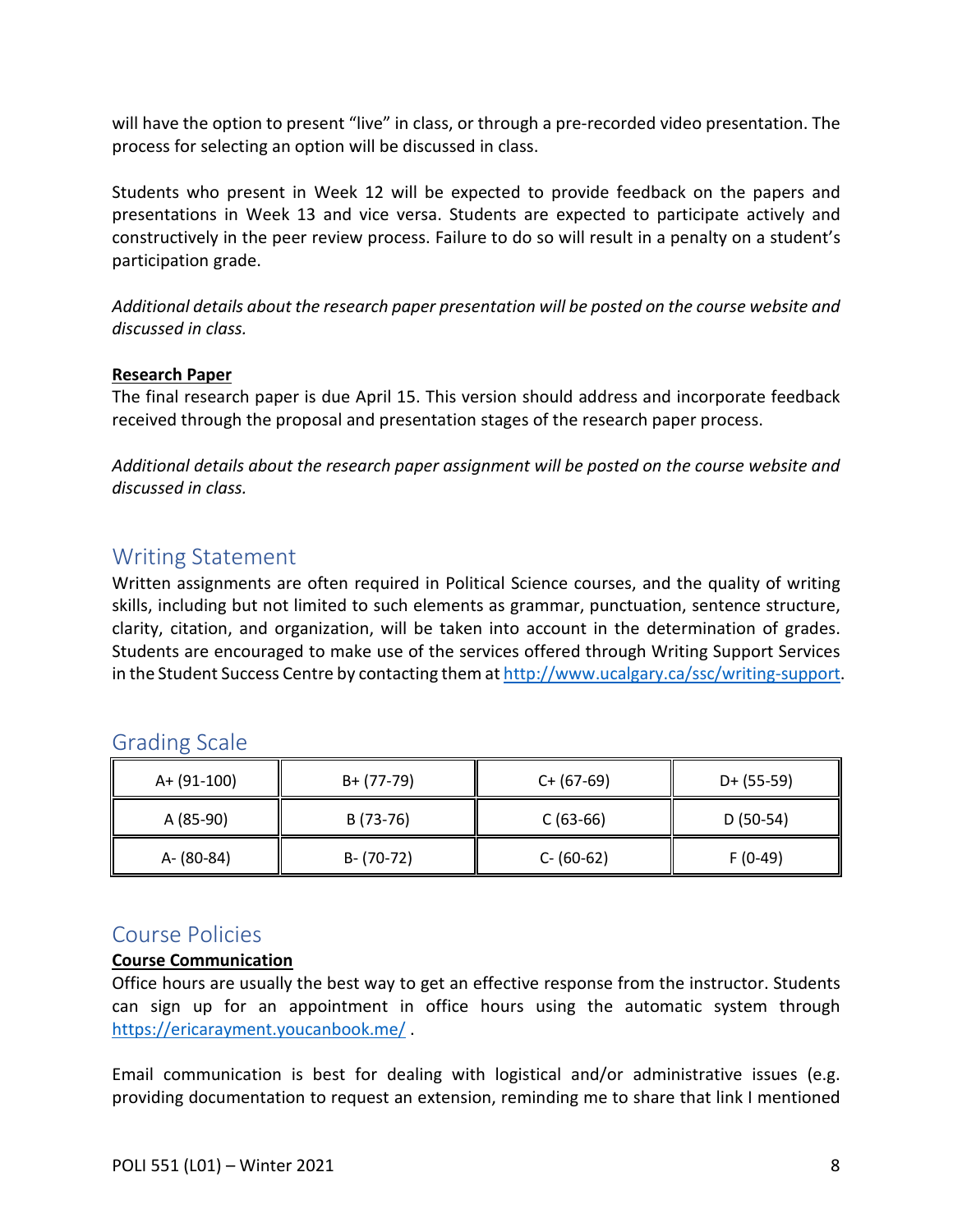in class, asking for clarification on something that isn't covered in the syllabus). If you have a question about course content, ideas, or concepts your best bet is to come to office hours for a (virtual) in-person chat.

If you are contacting me by email, please use your university email address and include the course code in the subject line. I check email from Monday to Friday and will do my best to respond to emails within two business days. Your patience is appreciated if it takes me a bit longer to respond, but if your matter is urgent and you haven't heard from me within two business days, you can send a follow up email nudge.

### **Late Penalties**

Late assignments will be subject to a late penalty of 5% per day (including weekends) of the total marks for the assignment. Assignments submitted five calendar days beyond the due date will be assigned a grade of zero. Assignments handed in AFTER the work has been returned to the class cannot be marked for credit. Accommodations due to late registration into the course will NOT be approved.

### **Extensions**

Normally, extensions for written work will only be granted in exceptional circumstances, at the discretion of the instructor, and with acceptable written documentation. Extensions can also be granted for students registered with Student Accessibility Services. **Extensions will only be granted if requested at least 48 hours in advance of the deadline for an assignment.** Extensions requested less than 48 hours in advance of the deadline will not be approved unless there are unforeseeable exceptional circumstances and late submissions will be subject to the late penalties identified above. **Extensions will not be granted after the assignment deadline has passed.** If you require an extension, you must notify me as soon as possible.

## **Grade Appeals**

Grades are assigned based on an assessment of the quality of the work submitted. If you think a grade should be reconsidered, you must provide a half-page written explanation outlining why you think the assigned grade is misaligned with the quality of the work that was submitted. This explanation should make specific reference to the assignment's grading guidelines. This explanation should be submitted by email, along with a copy of the graded assignment. There is a 48 hour "cooling off" period after getting a graded assignment back in which you may not submit an appeal. All grade appeals must be submitted within one week of the end of the "cooling off" period. Please note that requests for reassessment based on needing to maintain a scholarship, support law/grad school applications, or other reasons unrelated to the content of the work submitted, will not be considered as valid reasons for appeal. Please note that after reviewing an assignment, a grade can be adjusted either up or down.

### **Equity Statement**

The University of Calgary is committed to equity and respect for diversity. All members of the learning environment in this course should strive to create an atmosphere of mutual respect. As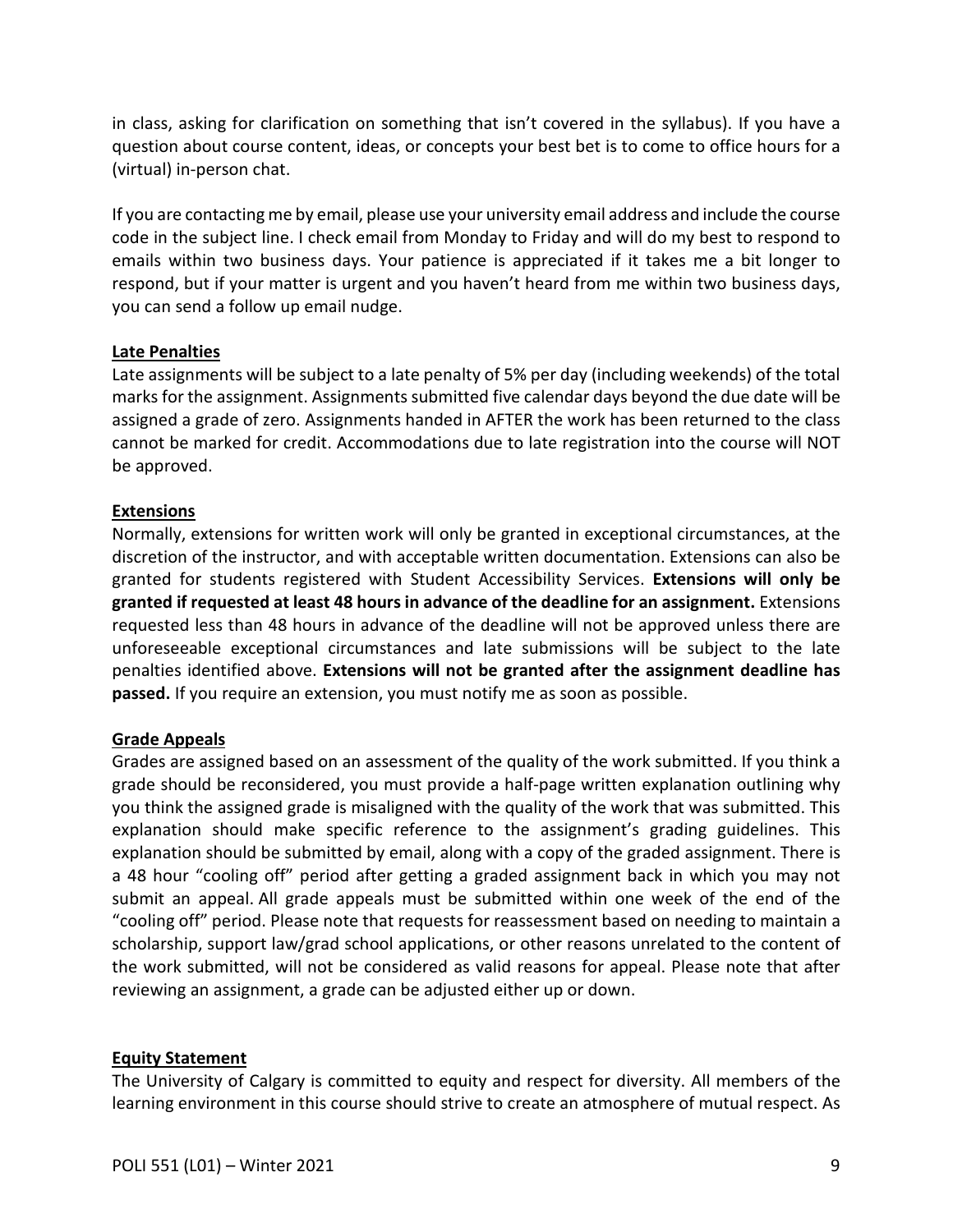a course instructor, I will neither condone nor tolerate behaviour that undermines the dignity or self-esteem of any individual in this course and wish to be alerted to any attempt to create an intimidating or hostile environment. It is our collective responsibility to create a space that is inclusive and welcomes discussion. Discrimination, harassment and hate speech in any course forums will not be tolerated. If you have any questions, comments, or concerns you may contact the University of Calgary Student Conduct Office at [conduct@ucalgary.ca](mailto:conduct@ucalgary.ca).

### **Statement on Academic Integrity**

Academic integrity is fundamental to learning and achieving course goals. The assignments in this course are designed to give you an opportunity to learn important skills and concepts over the course of your degree by making honest attempts through your own thinking, writing, and hard work.

I encourage you to review the University of Calgary's Student Academic Misconduct Policy [\(https://ucalgary.ca/policies/files/policies/student-academic-misconduct-policy.pdf](https://ucalgary.ca/policies/files/policies/student-academic-misconduct-policy.pdf) ). It outlines the rules for acceptable academic behaviour and you are expected to know the rules.

**If you have questions about appropriate research and citation methods, or if you aren't sure if something is allowed or would constitute academic misconduct, PLEASE reach out to me for additional information.** 

## <span id="page-9-0"></span>Important Department Policies and Information

## **Supporting Documentation and the Use of a Statutory Declaration**

As stated in the University Calendar: Students may be asked to provide supporting documentation for an exemption/special request. This may include, but is not limited to, a prolonged absence from a course where participation is required, a missed course assessment, a deferred examination, or an appeal. Students are encouraged to submit documentation that will support their situation. Supporting documentation may be dependent on the reason noted in their personal statement/explanation provided to explain their situation. This could be medical certificate/documentation, references, police reports, invitation letter, third party letter of support or a statutory declaration etc. The decision to provide supporting documentation that best suits the situation is at the discretion of the student. Students cannot be required to provide specific supporting documentation, such as a medical note.

Students can make a Statutory Declaration as their supporting documentation (available at [ucalgary.ca/registrar\)](http://www.ucalgary.ca/registrar). This requires students to make a declaration in the presence of a Commissioner for Oaths. It demonstrates the importance of honest and accurate information provided and is a legally binding declaration. Several registered Commissioners for Oaths are available to students at no charge, on campus. For a list of locations to access a Commissioners for Oaths, visit [ucalgary.ca/registrar\)](http://www.ucalgary.ca/registrar).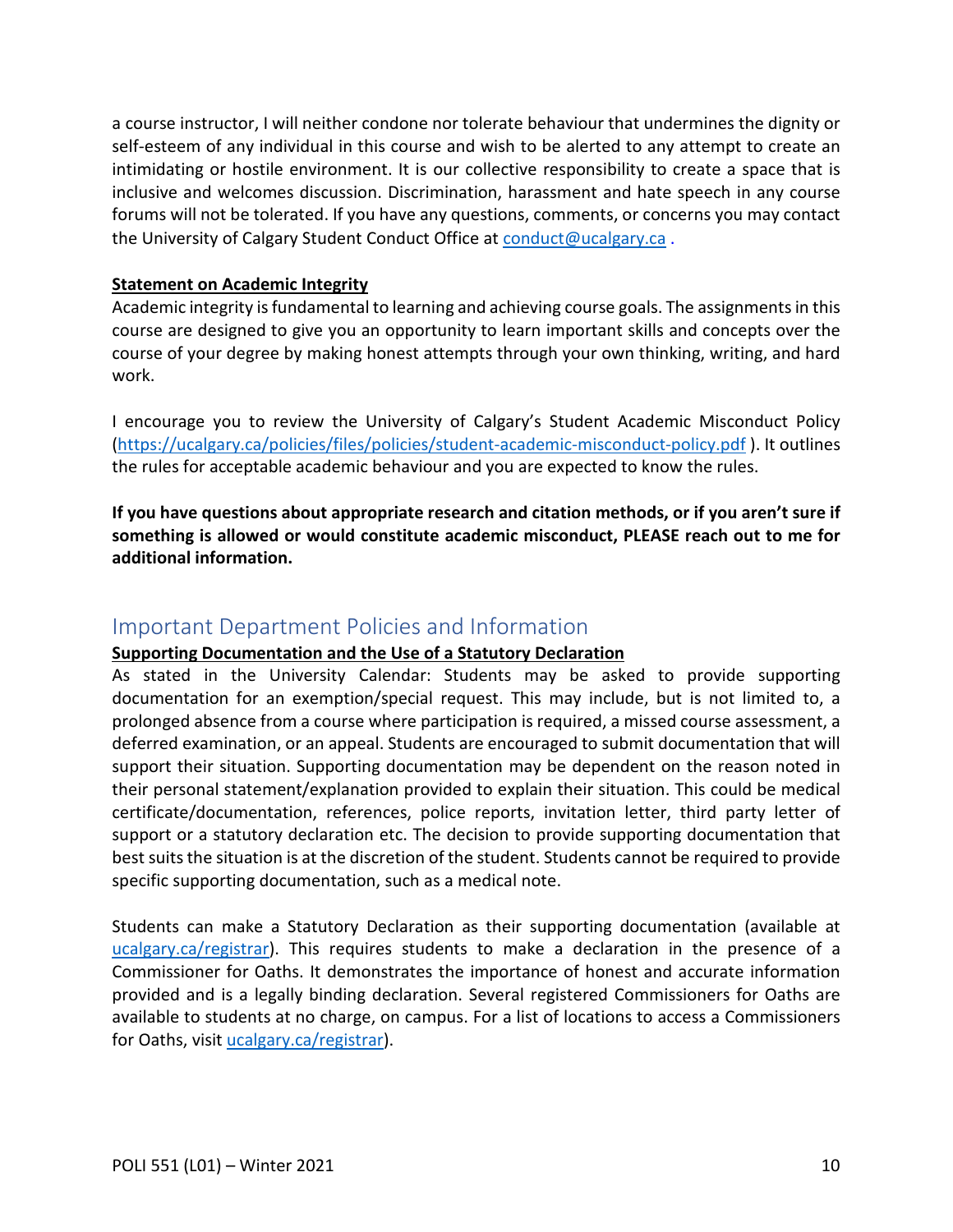Falsification of any supporting documentation will be taken very seriously and may result in disciplinary action through the Academic Discipline regulations or the Student Non-Academic Misconduct policy."

This statement is accessible at:<https://www.ucalgary.ca/pubs/calendar/current/m-1.html>

### **Absence From a Mid-term Examination**

Students who are absent from a scheduled term test or quiz for legitimate reasons are responsible for contacting the instructor via email within 48 hours of the missed test to discuss alternative arrangements. A copy of this email may be requested as proof of the attempt to contact the instructor. Any student who fails to do so forfeits the right to a makeup test.

### **Deferral of a Final Examination**

Deferral of a final examination can be granted for reasons of illness, domestic affliction, and unforeseen circumstances, as well as to those with three (3) final exams scheduled within a 24 hour period. Deferred final exams will not be granted to those who sit the exam, who have made travel arrangements that conflict with their exam, or who have misread the examination timetable. The decision to allow a deferred final exam rests not with the instructor but with Enrolment Services. Instructors should, however, be notified if you will be absent during the examination. The Application for Deferred Final Exam, deadlines, requirements and submission instructions can be found on the Enrolment Services website at [zhttps://www.ucalgary.ca/registrar/exams/deferred-exams.](https://www.ucalgary.ca/registrar/exams/deferred-exams)

### **Appeals**

If a student has a concern about the course or a grade they have been assigned, they must first discuss their concerns with the instructor. If this does not resolve the matter, the student then proceed with an academic appeal. The first step in an academic appeal is to set up a meeting with the Department Head. Appeals must be requested within 15 days of receipt of the graded assignment.

### **University Regulations**

Students are responsible for familiarizing themselves with the University policies found in the Academic Regulations sections of the Calendar at [www.ucalgary.ca/pubs/calendar/current/academic-regs.html.](http://www.ucalgary.ca/pubs/calendar/current/academic-regs.html)

### **Student Accommodations**

Students seeking an accommodation based on disability or medical concerns should contact Student Accessibility Services; SAS will process the request and issue letters of accommodation to instructors. For additional information on support services and accommodations for students with disabilities, visit [www.ucalgary.ca/access/.](http://www.ucalgary.ca/access/)

Students who require an accommodation in relation to their coursework based on a protected ground other than disability should communicate this need in writing to their Instructor.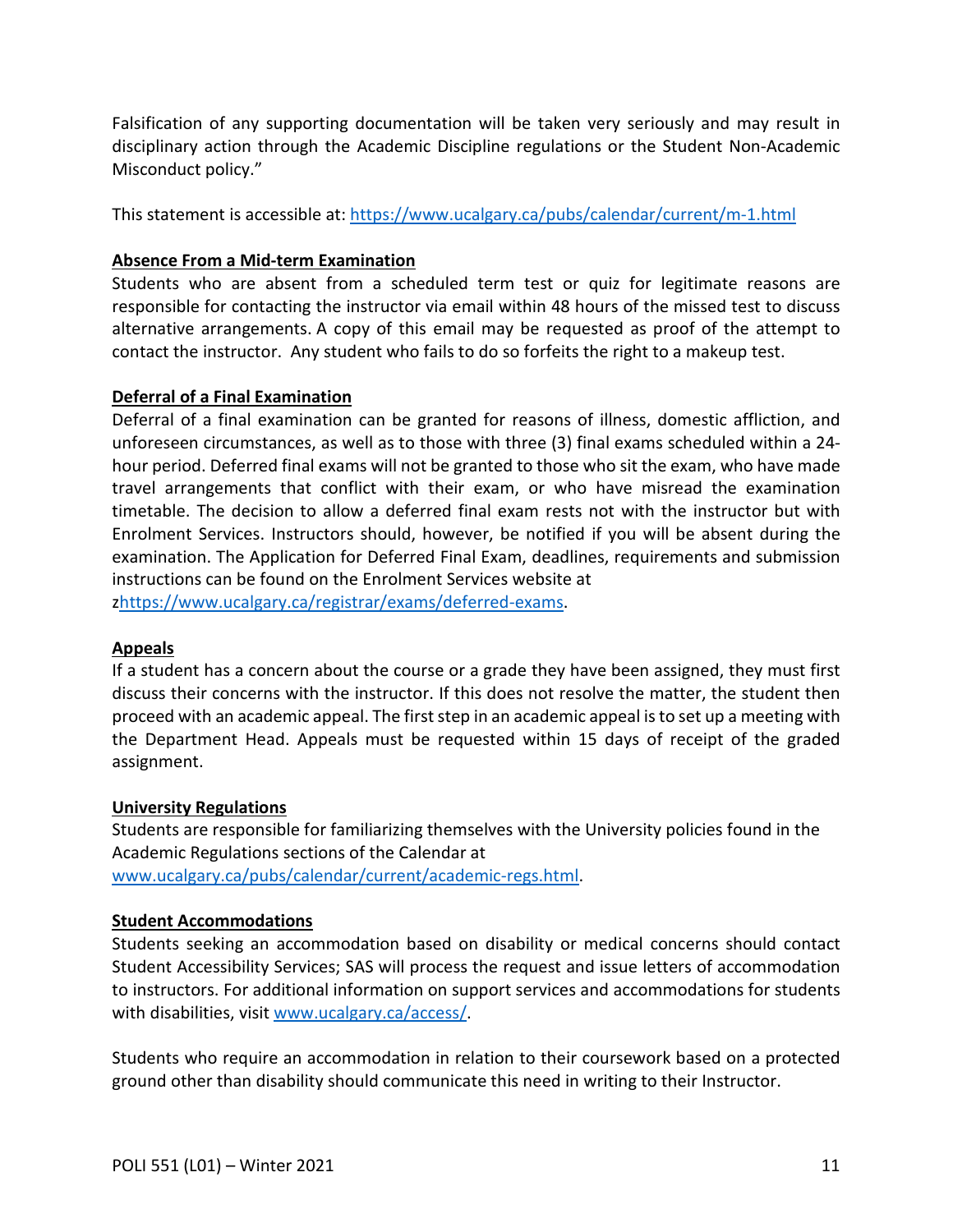The full policy on Student Accommodations is available at [http://www.ucalgary.ca/policies/files/policies/student-accommodation-policy.pdf.](http://www.ucalgary.ca/policies/files/policies/student-accommodation-policy.pdf)

#### **Plagiarism and Other Forms of Academic Misconduct**

Academic misconduct in any form (e.g. cheating, plagiarism) is a serious academic offence that can lead to disciplinary probation, suspension or expulsion from the University. Students are expected to be familiar with the standards surrounding academic honesty; these can be found in the University of Calgary calendar at [http://www.ucalgary.ca/pubs/calendar/current/k.html.](http://www.ucalgary.ca/pubs/calendar/current/k.html) Such offences will be taken seriously and reported immediately, as required by Faculty of Arts policy.

### **Required Access to Technology**

Please see the University's resource page at [https://ucalgary.service](https://ucalgary.service-now.com/it?id=kb_article&sys_id=86e7438013753ac06f3afbb2e144b031)[now.com/it?id=kb\\_article&sys\\_id=86e7438013753ac06f3afbb2e144b031](https://ucalgary.service-now.com/it?id=kb_article&sys_id=86e7438013753ac06f3afbb2e144b031)

### **Copyright Legislation**

As stated in the University of Calgary Calendar, Academic Regulations, "students are required to read the University of Calgary policy on Acceptable Use of Material Protected by Copyright and requirements of the copyright act to ensure they are aware of the consequences of unauthorised sharing of course materials (including instructor notes, electronic versions of textbooks etc.). Students who use material protected by copyright in violation of this policy may be disciplined under the Non-Academic Misconduct Policy."

[https://www.ucalgary.ca/policies/files/policies/acceptable-use-of-electronic-resources-and](https://www.ucalgary.ca/policies/files/policies/acceptable-use-of-electronic-resources-and-information-policy.pdf)[information-policy.pdf](https://www.ucalgary.ca/policies/files/policies/acceptable-use-of-electronic-resources-and-information-policy.pdf) and<https://laws-lois.justice.gc.ca/eng/acts/C-42/index.html>

### **Instructor Intellectual Property**

Course materials created by instructors (including presentations and posted notes, labs, case studies, assignments and exams) remain the intellectual property of the instructor. These materials may NOT be reproduced, redistributed or copied without the explicit consent of the instructor. The posting of course materials to third party websites such as note-sharing sites without permission is prohibited. Sharing of extracts of these course materials with other students enrolled in the course at the same time may be allowed under fair dealing.

## **Freedom of Information and Protection of Privacy (FOIP)**

FOIP legislation requires that instructors maintain the confidentiality of student information. In practice, this means that student assignment and tests cannot be left for collection in any public place without the consent of the student. It also means that grades cannot be distributed via email. Final exams are kept by instructors but can be viewed by contacting them or the main office in the Department of Political Science. Any uncollected assignments and tests meant to be returned will be destroyed after six months from the end of term; final examinations are destroyed after one year.